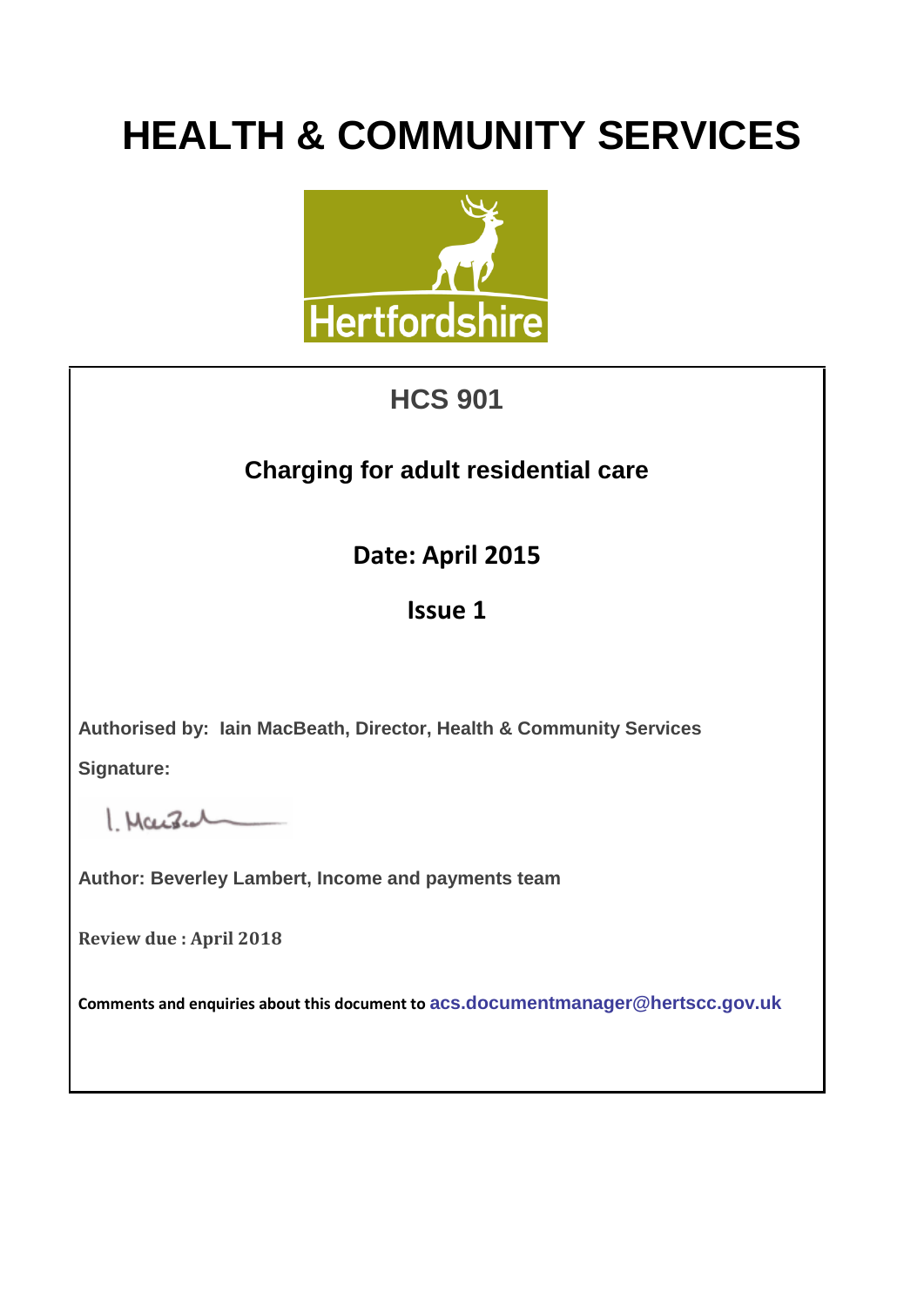### **Summary**

This new policy is to bring Hertfordshire County Council in line with the Care Act 2014. This document sets out the policy, guidance for staff, and procedures for the financial assessment and charging process for service users receiving residential care services in Hertfordshire. This policy and procedure applies to HPfT and HCS and Serco. This supersedes the Charging for Residential Accommodation Guide.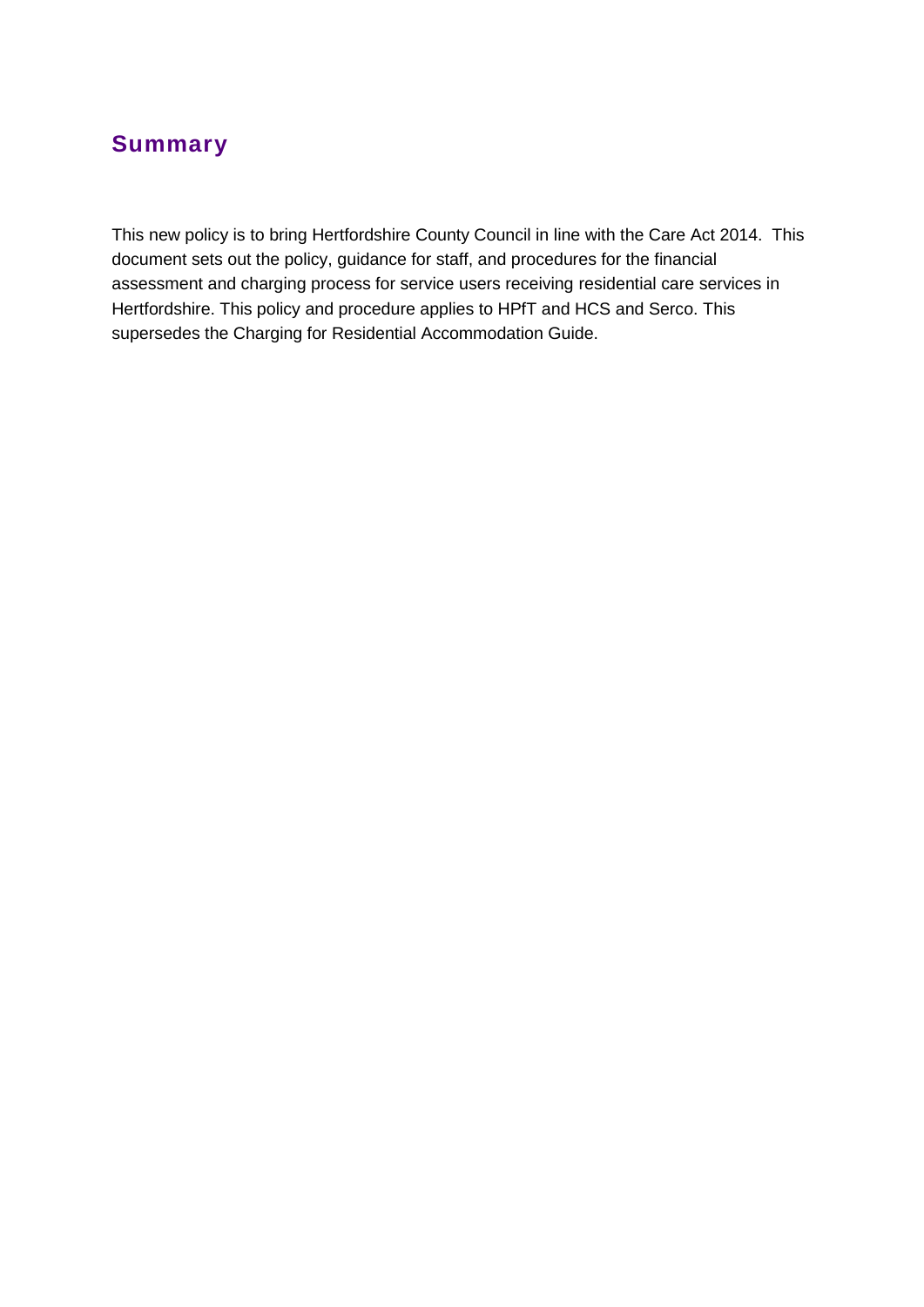### **Introduction**

The legal basis for Local Authorities to be able charge for social care is laid out in Sections 14 and 17 of the Care Act 2015, the Care and Support (Charging and Assessment of Resources) Regulations 2014 the Care and Support Statutory Guidance (October 2014).

This charging policy takes account of corporate guidelines on charging and follows the framework set out in legislation and national guidance. As part of its preparation and Equality Impact Assessment has been undertaken. The charging arrangements for home care are not covered in this guidance. For information on these, see HCS 736 Charging for Community Based Services.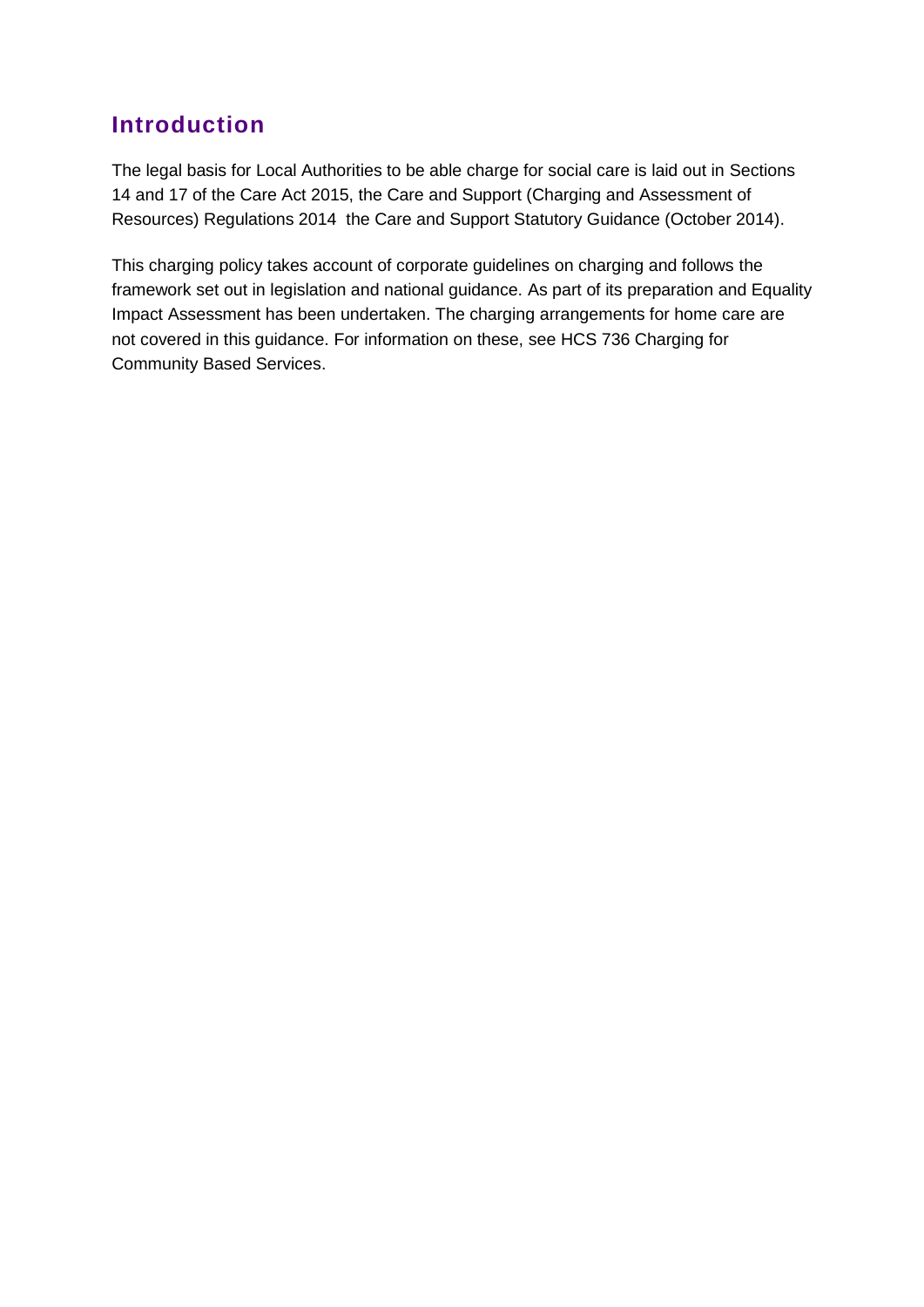### **2. Principles for charging**

#### **2.1 Chargeable services**

This charging policy applies to residential services provided by Hertfordshire County Council's Health & Community Services (HCS) department and to those commissioned by HCS but provided or delivered by other organisations. HCS will charge for all residential services unless otherwise stated.

Section 4 contains guidance on determining if a service is chargeable.

There is a presumption that any new services not referred to in the policy, currently or those that may develop in the future will be chargeable unless:

The Council has chosen to exercise its discretion not to charge or not charge the full amount for that service

#### **2.2 Circumstances where a charge will not be made**

#### **2.2.1 Exemption from charges**

The charging policy for HCS residential services does not apply to service users aged under 18. Certain other service users are exempt from charges. These are:

- Service users who are provided with services as after care under section 117 of the Mental Health Act 1983. This is a legal requirement.
- Service users who are in the end stages of terminal illness, defined as being in a progressive state of decline, for example, with a life expectancy of less than three months.

Services that remain excluded from charging are:

- Intermediate care
- Prevention of Hospital Admission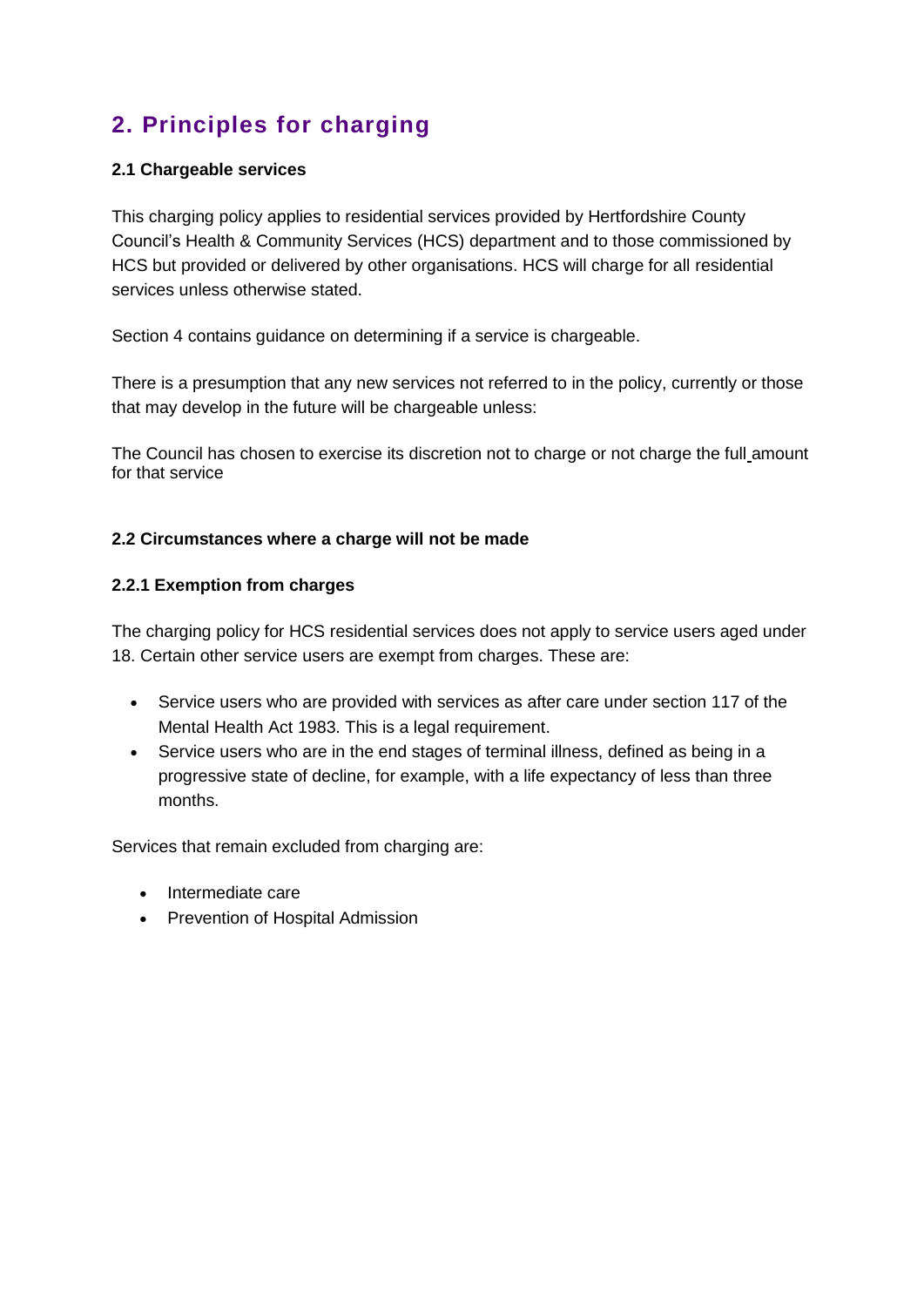### **3. Services provided for by compensation package**

Where a service user has received a compensation payment which included a sum to cover care needs, this should be covered in the needs assessment. Where a current unmet need has been identified in an assessment and a compensation payment has been made in respect of that need then the expectation is that those sums should be used to meet that need. In these cases Hertfordshire County Council (HCC) should act as an assisting agency, providing advice and guidance on the availability of services. Payment for the services arranged should be the responsibility of the Trustees of the compensation fund.

It is for the Trustees/family to bring to the attention of the County Council any reasons why this cannot occur and these will be given due consideration and in appropriate circumstances the County Council will fund those services.

Where these sums can be considered they are assessed in accordance with the Care and Support (Charging and Assessment of Resources) Regulations 2014 and the Care and Support Statutory Guidance (October 2014) as follows:-

- Where capital consists of any payment made as a result of personal injury and a Court has specifically identified that this payment is to cover the cost of providing care , it will be taken into account
- Where the Court has **NOT** specifically identified that this payment is to cover the cost of providing care, then the value of that capital is disregarded for a period of up to 52 weeks from the date of receipt of the first payment. Subsequent payments after the 52 weeks are taken fully into account unless they themselves cannot be considered.
- Where capital consists of any payment made as a result of personal injury and is placed in the Court of Protection then both the capital value of the payment and the income which arises from it **cannot** be considered in a charging assessment.
- Where capital consists of any payment made as a result of a personal injury and it is placed in a Trust Fund then the capital value of the payment cannot be considered but the income which arises from it is included in the assessment of income.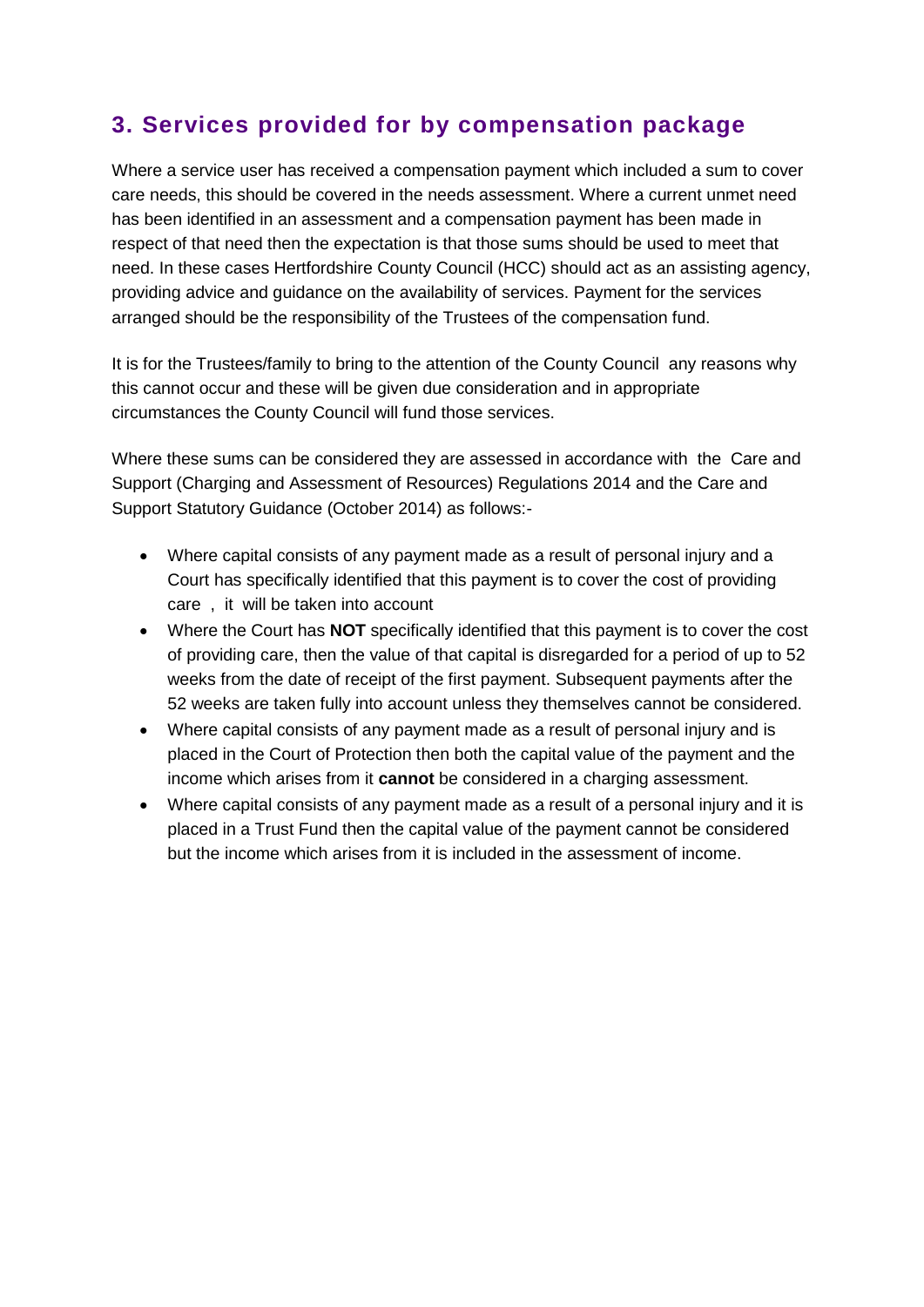### **4. Determination of charge**

#### **4.1 Capital limits**

Capital is assessed in accordance with the Care and Support (Charging and Assessment of resources) Regulations 2014, Care and Support Statutory Guidance (October 2014).

Capital limits are set in line with the above regulations. Service users with capital above the upper limit are expected to pay the standard cost of the service. Service users with capital above the lower limit will be assumed to have some income from capital.

#### **4.2 Charging assessment and benefit check**

A financial assessment establishes whether the service user must pay a charge, and if so, the amount of the weekly charge.

The charging assessment takes the service user's income then deducts a Personal Expense Allowance as laid out in the Care and Support (Charging and Assessment of resources) Regulations 2014, Care and Support Statutory Guidance (October 2014

Income and capital disregards are applied in line with the above Regulations and Stautorty **Guidance** 

If a service user is not exempt from charges, and does not have capital over the upper limit, a financial assessment should be carried out. Information for the assessment is collected at a visit and directly and input onto ContrOCC.

Service Users or their financial agents who do not wish to be visited by a representative from Hertfordshire county Council have the option to complete an HCS8pa form (postal assessment) and provide evidence to allow a financial assessment to be carried out.

Service Users who approach Health and Community Services to inform us that their capital has declined below the upper capital limit and wish to request Health and Community Services funding will be asked to complete an HCS8sf form (self-funder) by post and provide evidence.

Service users who choose not to provide information for a financial assessment are liable to pay the full or standard cost of the service.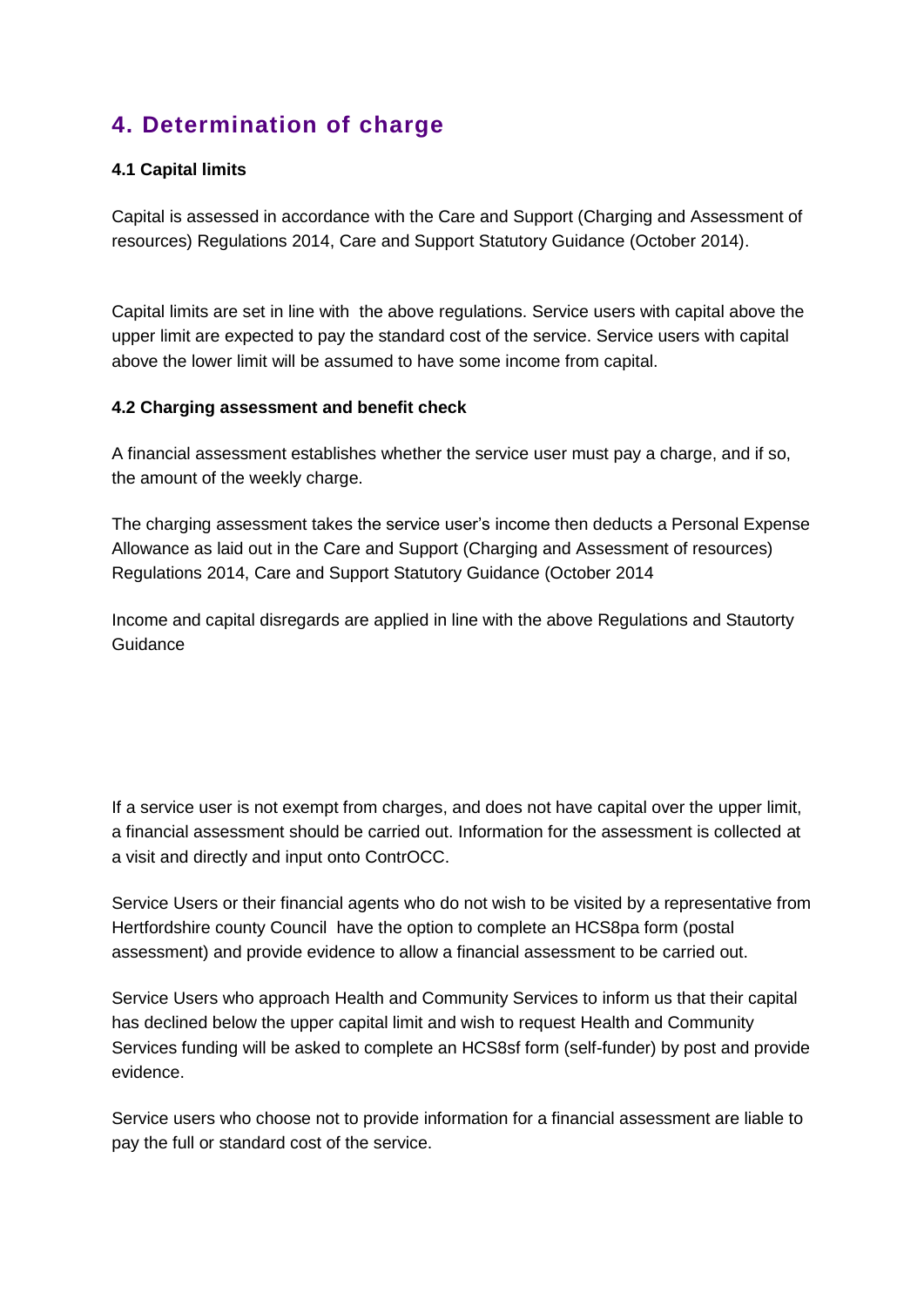A welfare benefits check is provided by the Community Finance team as part of the financial assessment. Service users are advised if the financial assessment reveals any unclaimed benefits to which they may be entitled and may be referred to the Money Advice Unit or Pensions Service (Department of Work and Pensions) for assistance with claiming benefits.

If a service user has intentionally deprived themselves of capital or income in order to reduce or avoid a charge then the service user may be treated as still possessing the asset. The Care and Support (Charging and Assessment of Resources) Regulations 2014 and the associated Care and Support Statutory Guidance will be followed when making decisions on whether the person has deprived himself or herself of capital or income.

Housing costs are deducted from the service user's available income for charges for the first 4 weeks of a permanent placement in residential care or for the full duration of a temporary placement in care. Housing costs include gas, electric, water charges, or buildings and contents insurance.

The charge that is to be paid by the Service User is the lower of the following:

- 100% of the service users income above their personal expenses allowance or
- the total cost of all the chargeable services received.

Service users are notified in writing of the assessed charge, how it has been calculated, and what to do if they disagree with the charge.

#### **4.3 Couples**

The definition of a couple for the purposes of this policy is a married couple or two people who live together as married. It includes couples, civil partners and co-habiting couples. It does not include separated or divorced couples unless they live together as if married.

#### **On entering residential care the individual is assessed as a single person.**

#### **4.4 Minimum / maximum charges and standard costs**

There are no maximum or minimum weekly charges for residential care provided by Health & Community Services. However, the charge cannot be more than the usual cost paid by the County council for the services received. HCS standard bed rates are revised annually in line with inflation.

Clients pay one charge for HCS services, even if they receive more than one service.

#### **4.5 Backdating**

HCS aims to notify service users of assessed charges promptly, before the first invoice for charges is issued. Charges will apply from the date of commencement of services.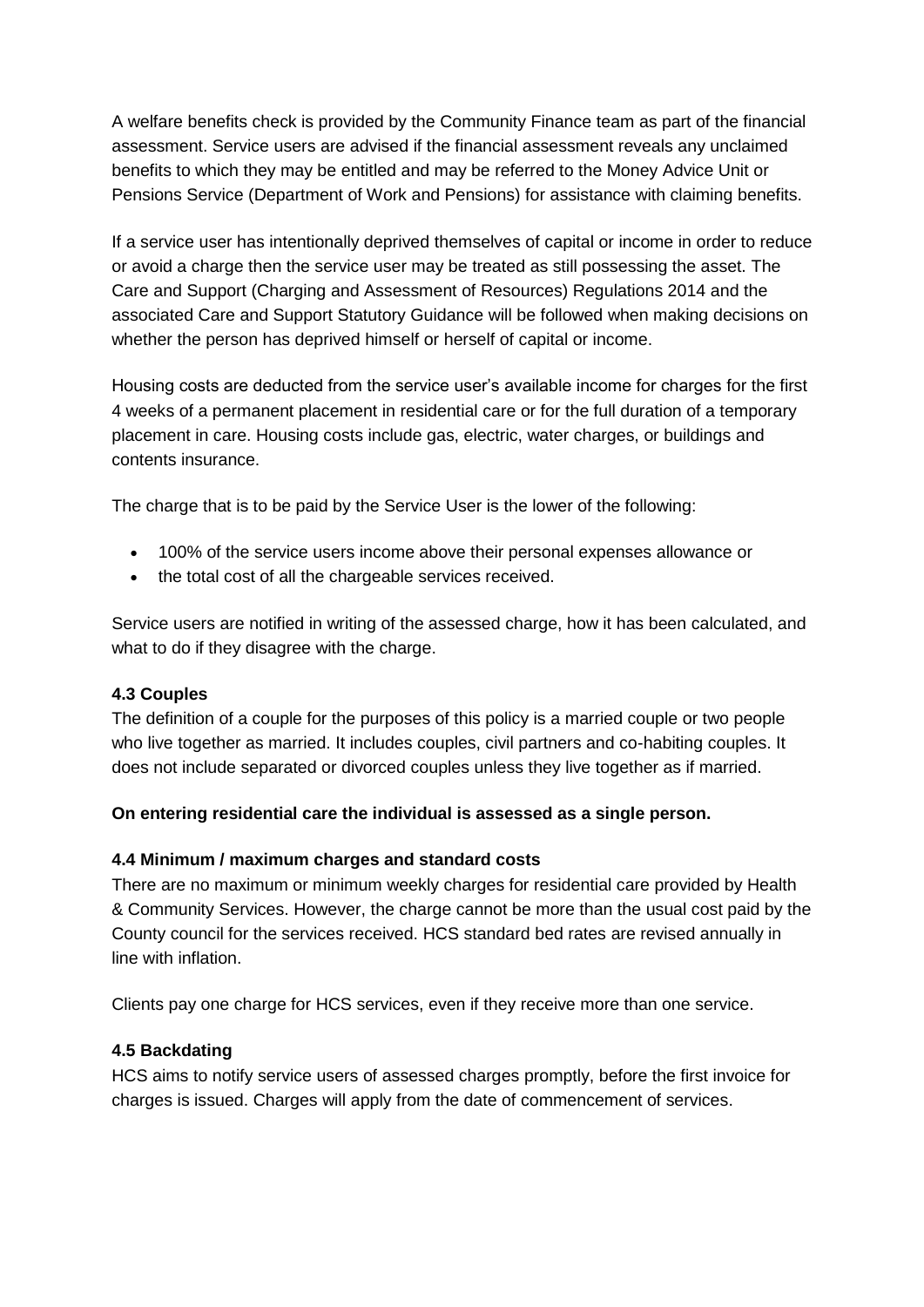### **5. Deferred Payments**

Hertfordshire County Council is required to enter into a Deferred Payment Agreement with any individual meeting the criteria in the Care and Support (Deferred Payment) Regulations 2014. Please refer to the Care and Support Statutory Guidance issued by the Department of Health - Section 9 for further guidance.

Hertfordshire County Council also has the discretion to enter into Deferred Payment agreement with people in certain other circumstances as covered in Care and Support (Deferred Payment) Regulations 2014.Please refer to the Care and Support Statutory Guidance issued by the Department of Health for further Guidance.

Where there is discretion the final decision on eligibility for a DPA will be made by a Senior Finance Manager together with a Senior Operational Manager and the individual will be informed of this decision in writing.

The Deferred Payment will incur a variable interest rate at the maximum set by the Department of Health. This rate will be revised on the  $1<sup>st</sup>$  of January and the  $1<sup>st</sup>$  of July each year. The interest will be calculated on a daily basis and compounded calendar monthly.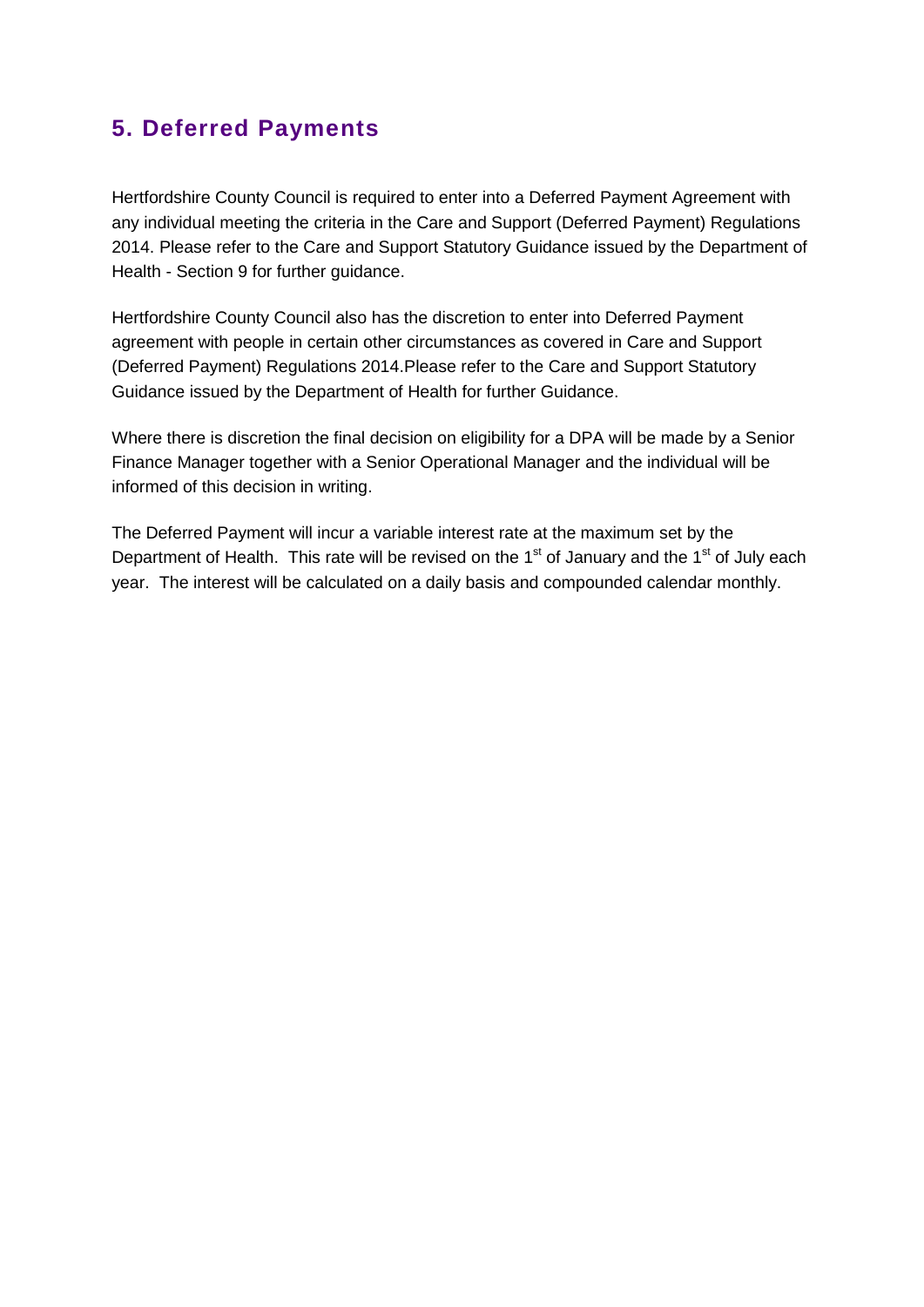### **6. Reduction and waivers**

Service users can apply for a reduction or waiver of an assessed charge if they are unable to pay, which will need to be supported by the social worker and a decision as to whether to apply the reduction or waiver will be made by the relevant Area Manager and countersigned by the Head of Payments and Income HCS.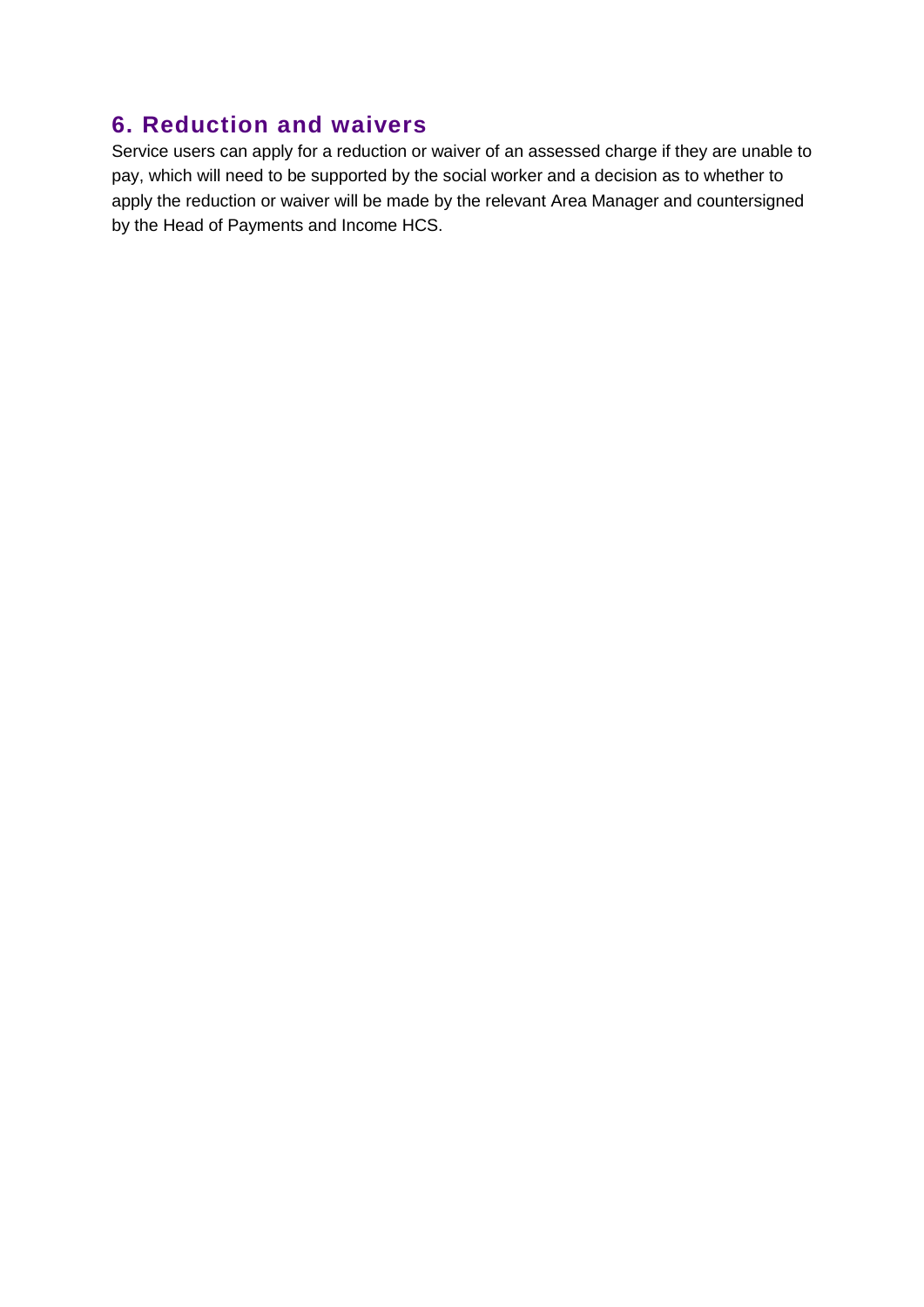### **7. Invoicing and payments**

Hertfordshire County Council will request that Care Homes invoice the Service User directly on a regular basis.

Where Hertfordshire County Council invoice direct to the Service User we will invoice calendar monthly.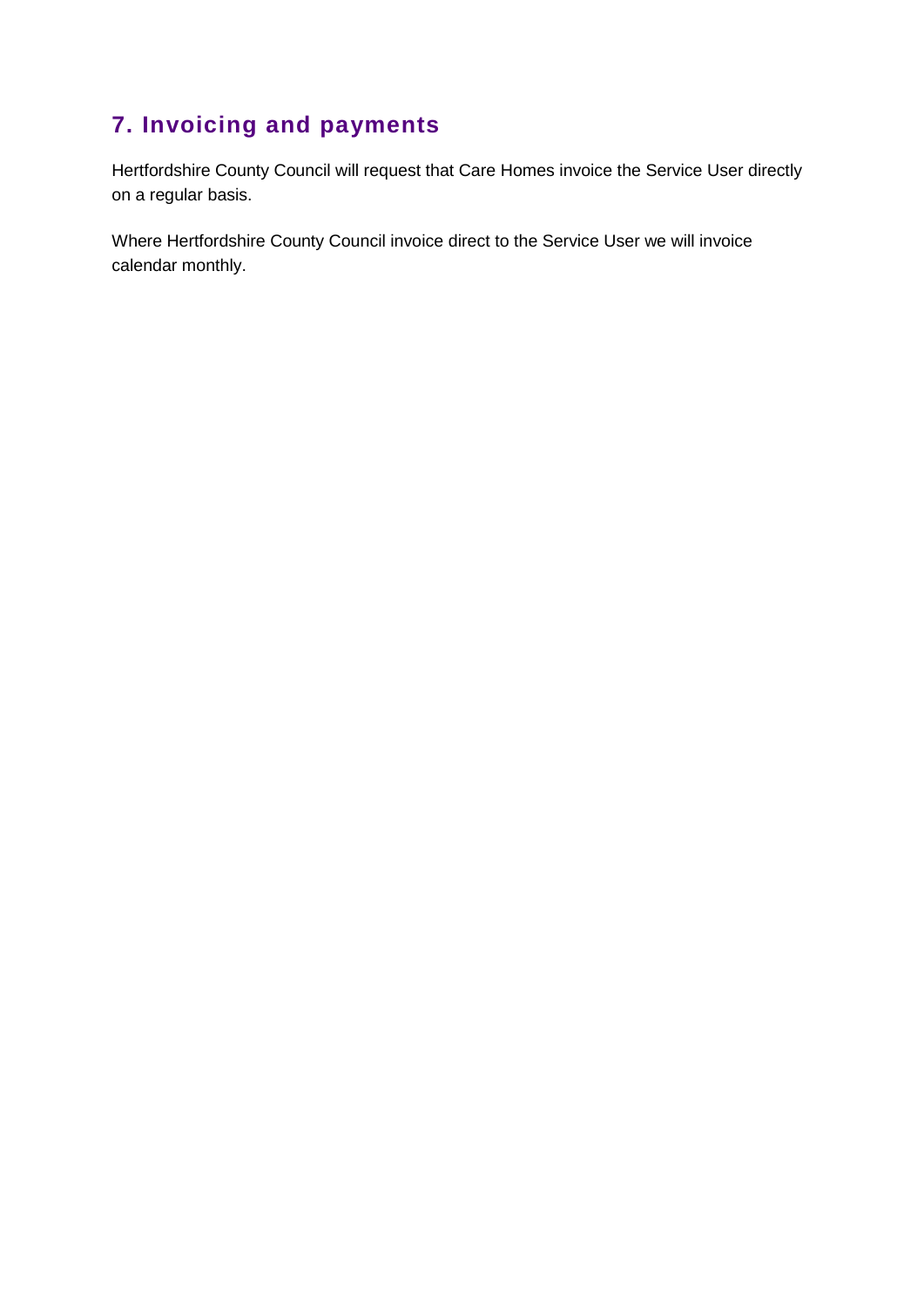### **8. Non payment of charges**

Local authorities are empowered to recover outstanding charges summarily as a civil debt (Section 69 of the Care Act 2014).

If a service user has care debt to Hertfordshire County Council as a result of services in residential care and owns a property they are entitled to be considered for a Deferred Payment Agreement subject to them meeting the normal criteria. The final decision on eligibility for a Deferred Payment Agreement is at the discretion of the County Council. This decision will be made by a Senior Finance Manager together with a Senior Operational Manager.

The County Council will exercise its right to take steps to recover the costs for the services it has provided and for which it can charge. However, County Council will seek to engage with the person responsible for meeting the charge before taking any enforcement action.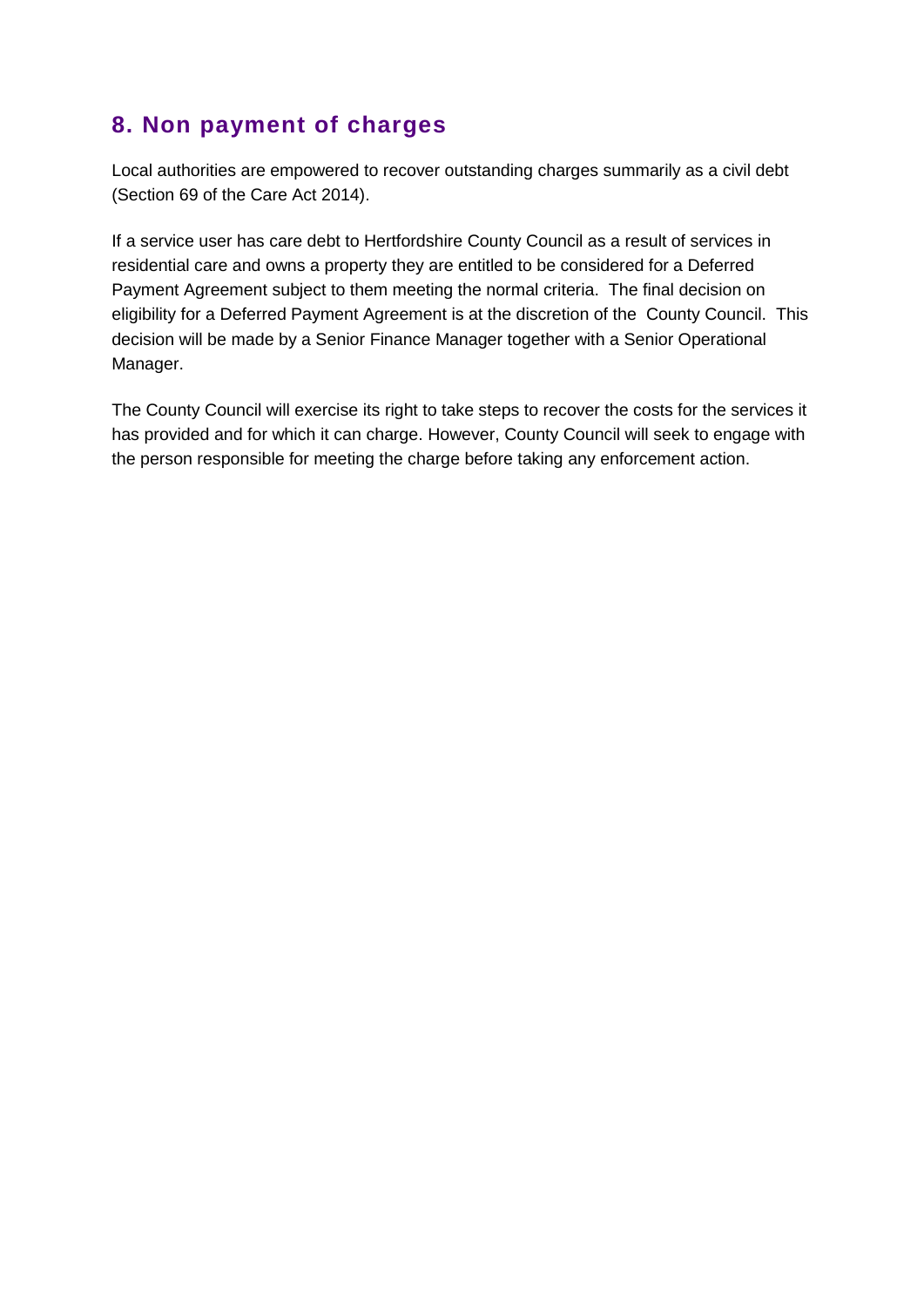### **9. Reviews and complaints**

Charges are reviewed annually in line with benefits uprating. Service users can request a reassessment of the charge if their financial circumstances change at any point during the year, if there has been significant change. A new financial assessment may also take place at the point of the care review.

A service user who is dissatisfied with an assessed charge can request that it is reviewed. A financial review will be carried out by the Income Section and the service user's circumstances considered by the care management team to determine if the charge should be reduced or waived.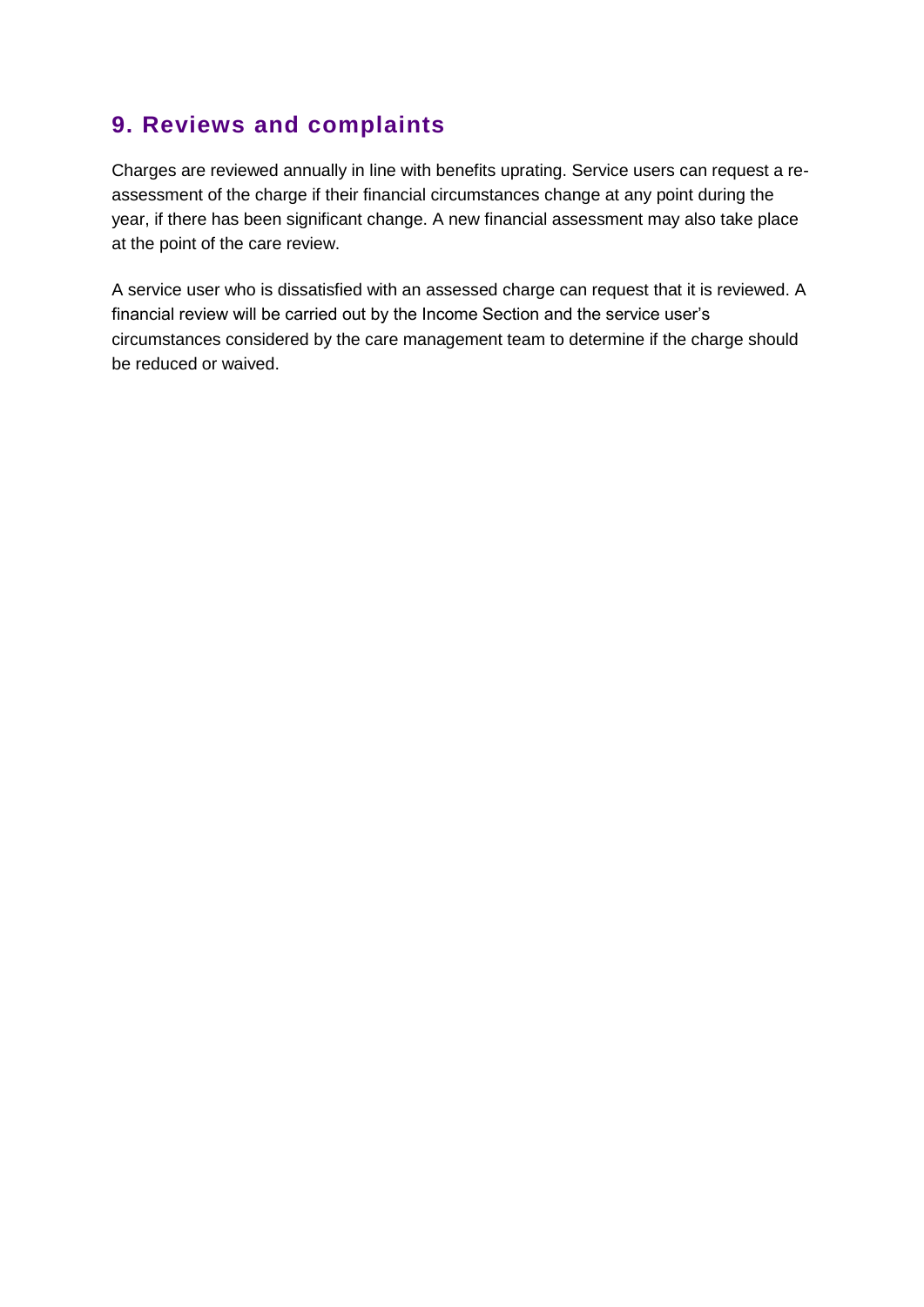### **10. Appeals process**

If a service user or their representative is unhappy with the assessed charge that they are asked to pay they have the right of appeal on the grounds of financial hardship.

If the service user remains dissatisfied with the charge, or any other aspect of the service, s/he can make a complaint under the County Council's Complaints Procedure which can be found on link **[www.hertsdirect.org/adults](http://www.hertsdirect.org/adults)**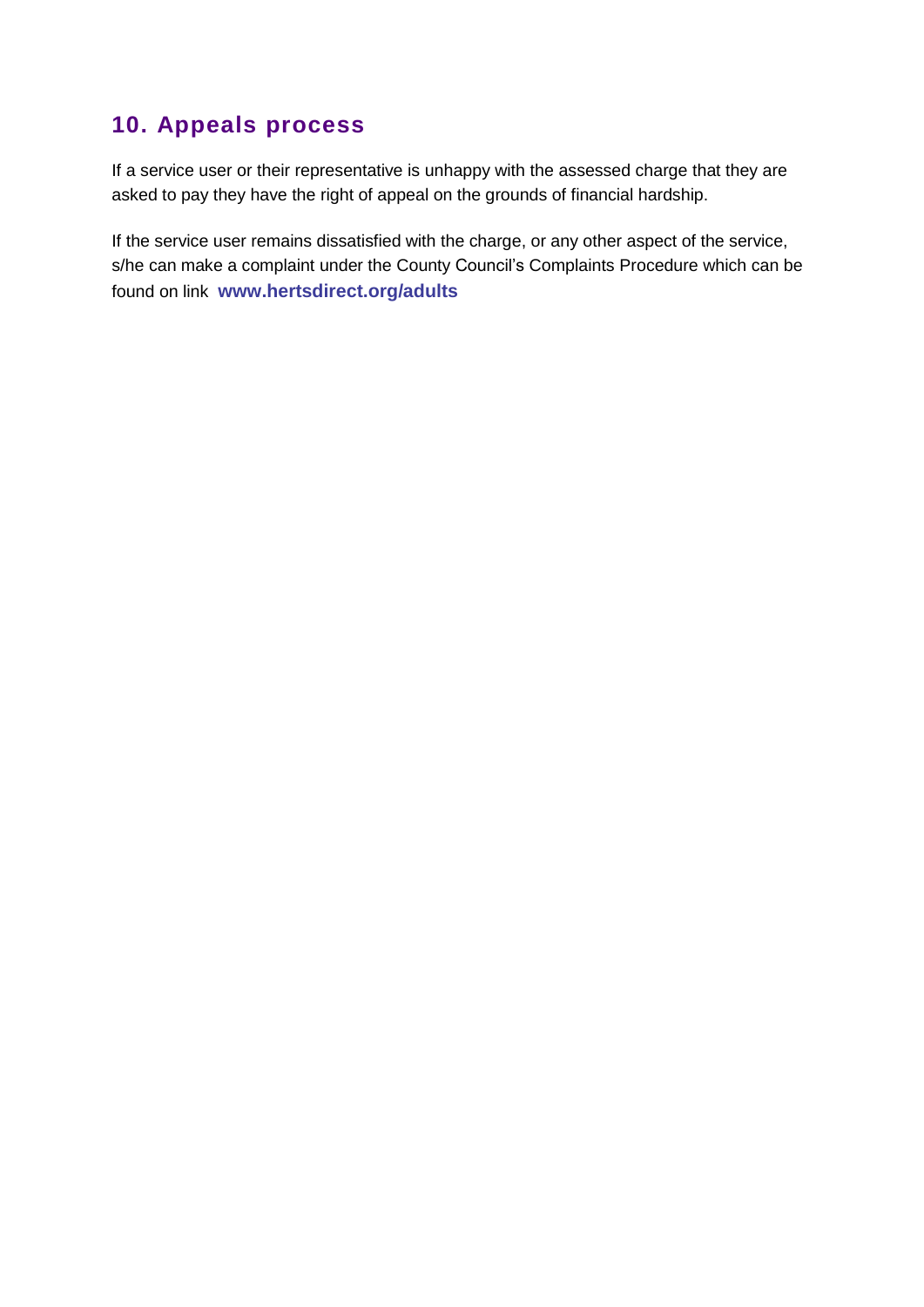### **11. Information for service users**

A public leaflet 'Charging for adult residential care services' which is the guide to charging for Health & Community Services is available from:

Income Team Health & Community Services SFAR 222 Farnham House Six Hills Way Stevenage SG1 2FQ

link to leaflet